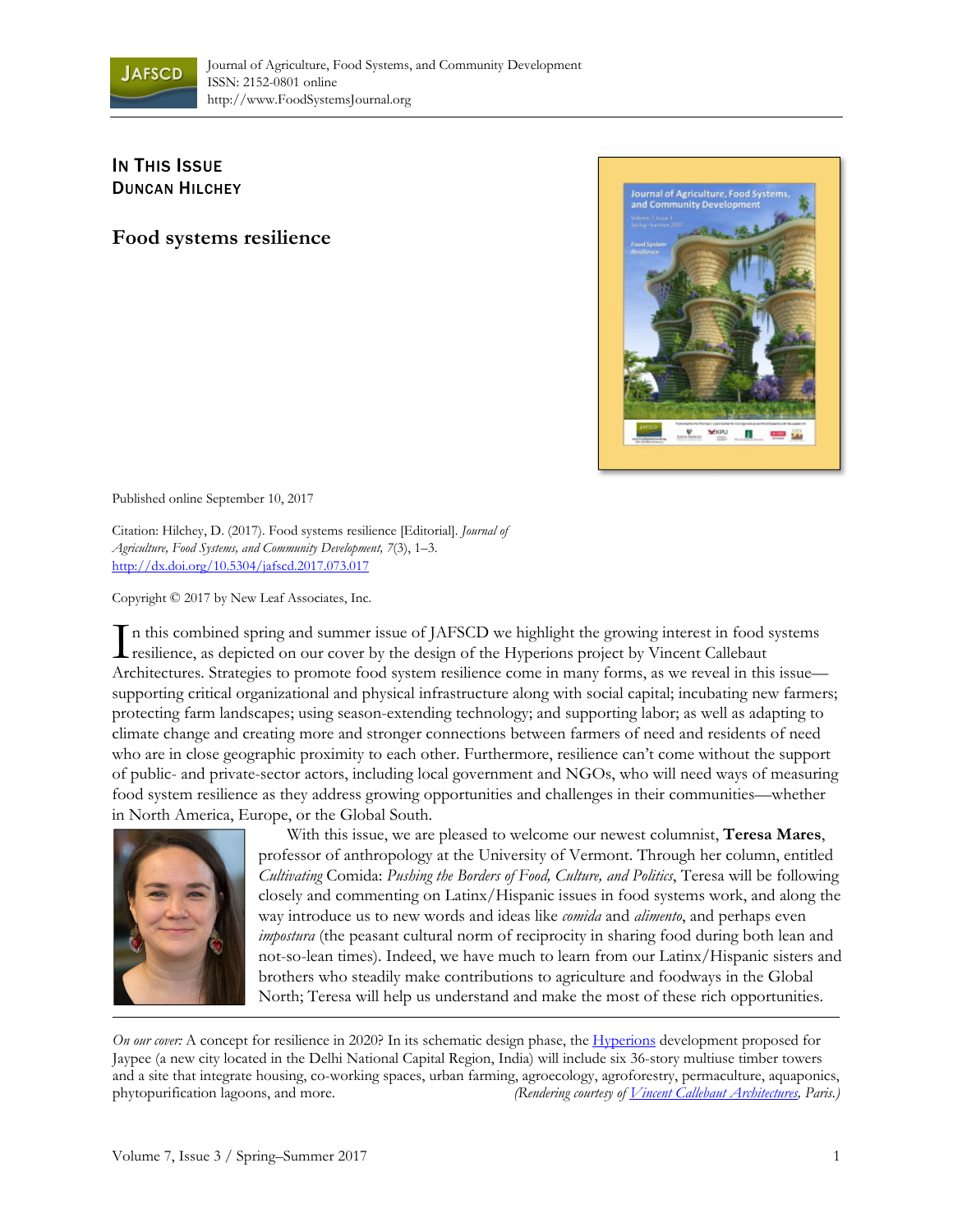In her column, *Freedom's Seeds: Reflections of Food, Race, and Community Development*, **Monica White** takes us on a trip down south to meet "freedom farmers" who played a critical role in the civil rights movement, and who continue to be influential.

 In our final column for this issue, *The Economic Pamphleteer,* **John Ikerd** highlights the revival of urban agriculture and suggests that its full contribution to communities of need is severely under-appreciated.

 Our final preliminary content is a commentary entitled *Fair Labor Practices in Values-Based Agrifood Supply Chains?* in which **Larry Burmeister** and **Keiko Tanaka** suggest that values-based agrifood supply chains could do a better job of prioritizing fair labor practices.

 Our first peer-reviewed paper is *Eight Qualities of Resilient Food Systems: Toward a Sustainability/Resilience Index* by **James Worstell** and **John Green**, who continue their work on the quantitative measure of resilient food systems such as locally self-organized processing and marketing.

 Next, **Diane Kuehn, Lisa Chase,** and **Thomas Sharkey** approach resilience from the perspective of maple producers in *Adapting to Climate Change: Perceptions of Maple Producers in New York and Vermont.*

 Resilience is also explored in the context of farmland protection in support of sustaining farm communities in *Preserving Large Farming Landscapes: The Case of Lancaster County, Pennsylvania* by **Tom Daniels** and **Lauren Payne-Riley.**

 In *Using Contribution Analysis to Assess the Influence of Farm Link Programs in the U.S.,* **Angela Hersey** and **Michelle Adams** identify factors that prevent most farm link programs from facilitating substantial numbers of farm transfers.

 Next, **Karyn Stein, Miranda Mirosa,** and **Lynette Carter** explore the challenges in participatory and indigenous research methods in *It's Not Just About the Destination, But Also the Journey: Reflections on Research with Indigenous Women Food Growers.* 

*Sustainable Intensification, Community, and the Montpellier Panel: A Meta-analysis of Rhetoric in Practice in Sub-Saharan Africa* by **Anne M. Cafer** and **Hua Qin** yields a disturbing lack of emphasis on community and food security in the sustainable intensification literature focused on sub-Saharan countries.

**Krycia Cowling**, **Ruth Lindberg**, **Andrew L. Dannenberg**, **Roni A. Neff**, and **Keshia M. Pollack** make the case that health impact assessments should be more widely undertaken as part of local food systems work in *Review of Health Impact Assessments Informing Agriculture, Food, and Nutrition Policies, Programs, and Projects in the United States*

*In Assessing the Impact of the EQIP High Tunnel Initiative* **Analena B. Bruce**, **James R. Farmer**, **Elizabeth T. Maynard**, and **Julia D. Valliant** find that, while EQIP is having its intended impact, those farmers who have self-funded their high tunnels report greater economic stability than farmers relying on the NRCS funds for their high tunnels.

**Jake C. Galzki**, **David J. Mulla**, and **Erin Meier** move us closer to more realistic estimations of regional food production potential in *Mapping Potential Foodsheds Using Regionalized Consumer Expenditure Data for Southeastern Minnesota.*

 In *Merging Opposing Viewpoints: Analysis of the Development of a Statewide Sustainable Local Food Advisory Council in a Traditional Agricultural State* **Molly De Marco, Leah Chapmen, Cordon McGee, Larissa Calancie, Lauren Burnham,** and **Alice Ammerman** shed light on the difficulty of launching a statewide food policy council in a commodity-driven environment.

 Of course, as a double issue, we have a considerable number of book reviews. **Keith Williams** reviews *Conversations in Food Studies*, edited by Colin R. Anderson, Jennifer Brady, Charles Z. Levkoe; **Nathan Collins**  reviews *Who Really Feeds the World? The Failures of Agribusiness and the Promise of Agroecology*, by Vandana Shiva; **David V. Fazzino II** reviews *Big Hunger: The Unholy Alliance between Corporate America and Anti-Hunger Groups*, by Andrew Fisher; **Carrie A. Scrufari** reviews *From Farm to Fork: Perspectives on Growing Sustainable Food Systems in the Twenty-First Century*, edited by Sarah J. Morath; and **Cassandra Hawkins Wilder** reviews *We Want Land* 

*to Live: Making Political Space for Food Sovereignty*, by Amy Trauger. Finally, on a personal note, managing editor Amy Christian and I want to thank the JAFSCD community